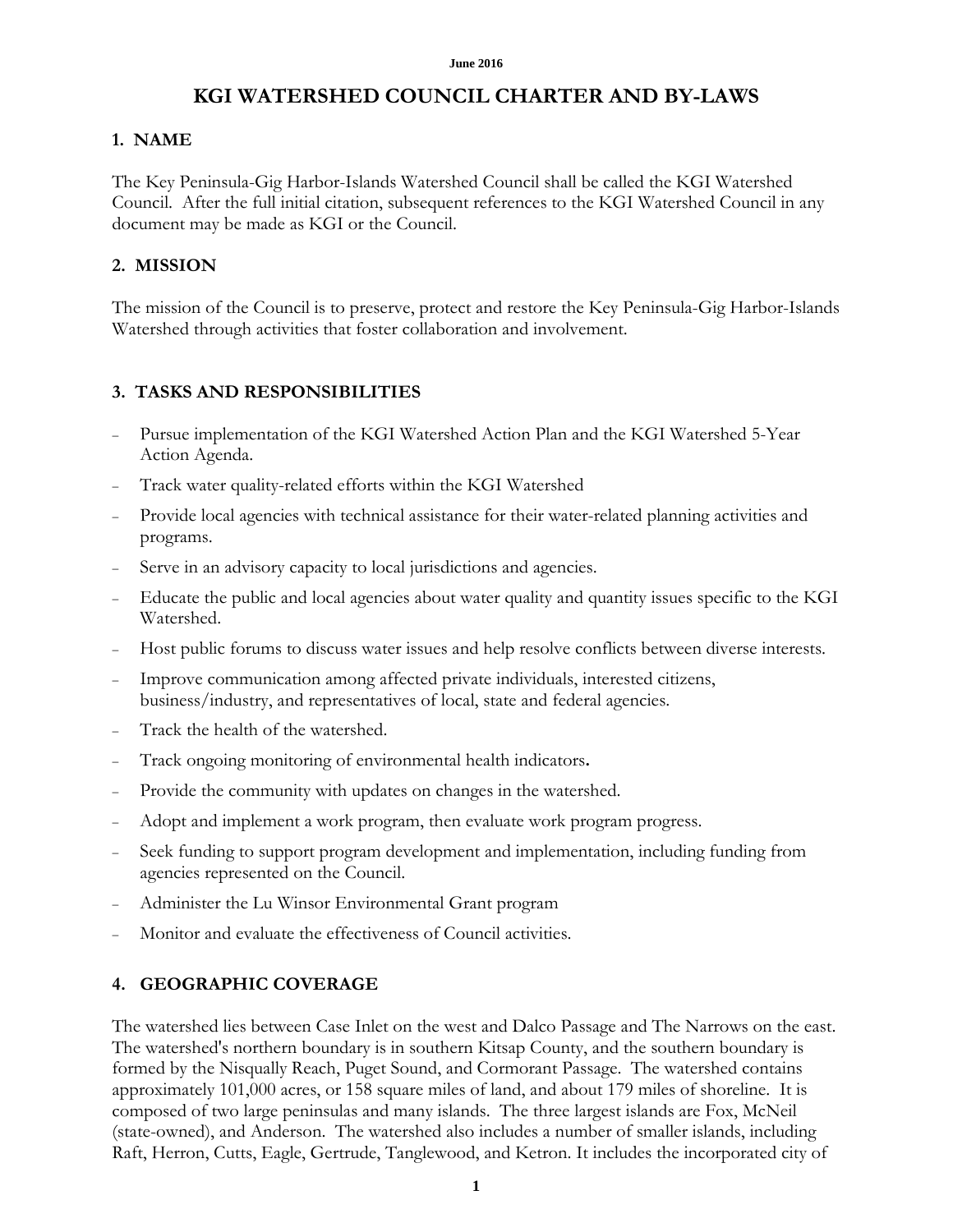#### **June 2016**

Gig Harbor, as well as the unincorporated communities of Burley, Home, Vaughn, Rosedale, Longbranch, Lakebay, Key Center, Lake Holiday, and Purdy. The majority of the watershed falls within Pierce County with about a quarter of the area falling within Kitsap County.

### **5. MEMBERSHIP**

All interested persons shall be welcome as members. All residents or other participants in the KGI Watershed will be considered members of the KGI Watershed Council. The Council membership is intended to come from the broadest cross-section possible of individuals, organizations, and governments.

# **6. MEETINGS**

*General:* The general meetings shall be held monthly at 4 pm at Peninsula Light Company unless otherwise arranged by sufficient notice.

*Annual Planning Meeting:* One annual planning meeting will be held to develop the Council's annual work plan. The Executive Committee of the Council shall set the time and place of the meeting.

# **7. QUORUM**

The Council shall use a consensus based decision making process. Consensus shall be defined as having no meeting participants actively opposed to the proposed direction. If consensus cannot be reached, the Council may decide to delay discussion of the item until a later date or vote on the issue. Voting by a 2/3 majority rule of members present will only be used when all efforts to reach agreement by consensus fail. A quorum of the Council shall consist of not less than seven (7) Council members and shall include the chair or vice-chair.

### **8. OFFICER RESPONSIBILITIES**

The KGI Watershed Council Executive Committee will provide continuity to the KGI Watershed Council by establishing a core group of diverse, committed members. The officers of the Executive Committee shall consist of a Council chair, vice-chair, secretary/treasurer, as many as three (3) directors, and, as necessary, committee chairs and vice-chairs.

The Council chair, with the assistance of the vice-chair and other Executive Committee members, shall be responsible to guide the Council and its committees in accordance with the provisions of these by-laws. The term of office for all officers shall be one year. The Council chair, vice- chair, secretary/treasurer and directors shall be elected by the membership of the Council each year.

The Council will select a chair or vice-chairs to serve as spokesperson(s), help determine Council agendas, arrange Council meetings, enforce ground rules, and perform other tasks as assigned by the Council. The Council may select other officers as needed.

# **9. COMMUNICATION**

The intent of this section is to ensure that official Council communications are a) consistent with adopted Council positions, b) accurately represent decisions made by the Council, and c) are expressed in a manner that is respectful of Council members, partner organizations, and community members. The following procedures and guidelines should be followed for written and electronic communications produced for and in the name of the Council.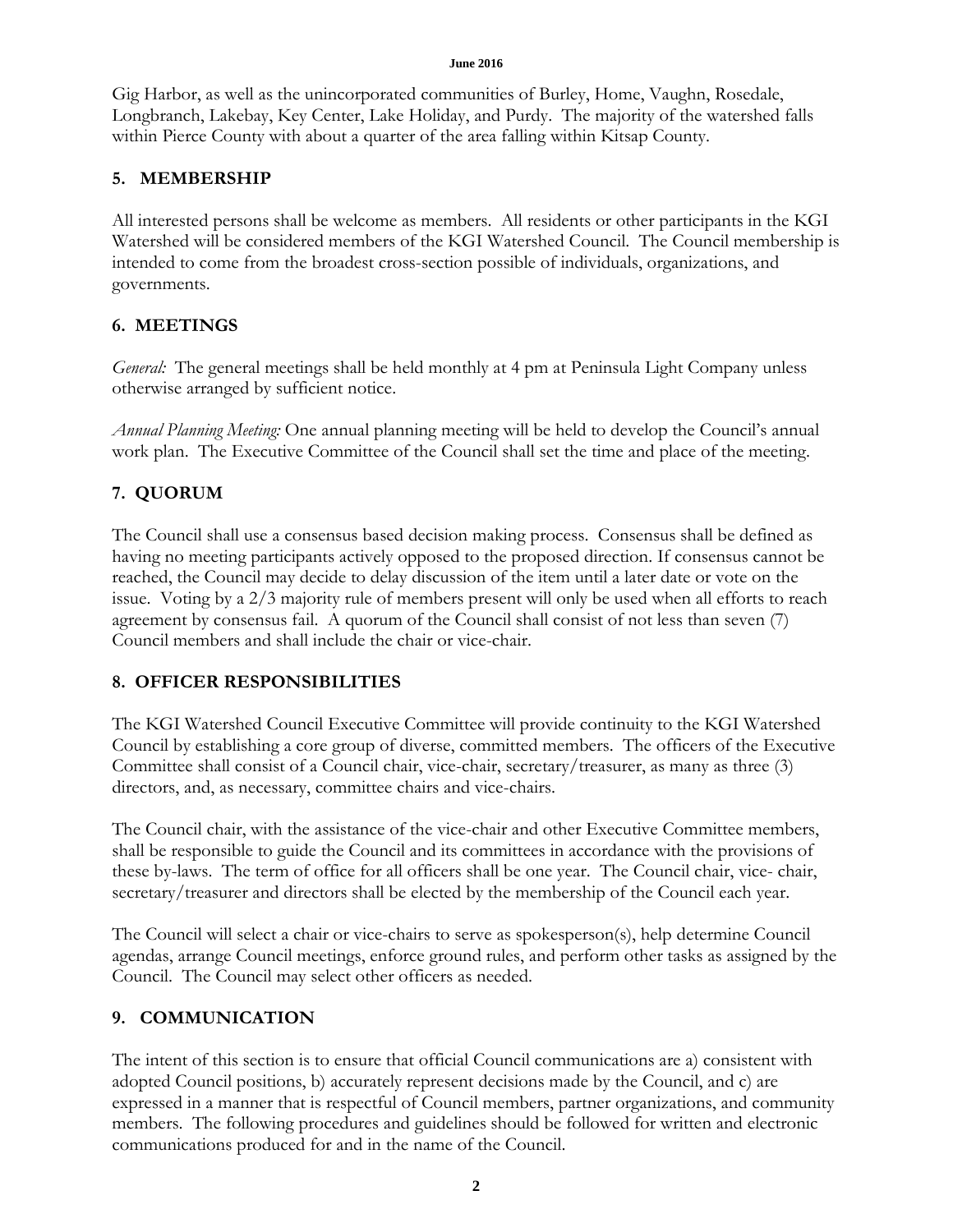#### **June 2016**

- a) When a need for a written or electronic product representing the Watershed Council is identified, it is recommended that the following steps be taken:
	- i. Bring the issue to the attention of the Council or the Executive Committee with a request for action.
	- ii. If approved by the Council or Executive Committee, preparation of the requested product will be referred to a staff member or Council member for development.
	- iii. The draft product will be presented to the Council for approval at the monthly meeting of the Council.
	- iv. If time is limited and a full Council meeting is not scheduled before a product is required, approval by the Executive Committee members may substitute for review by the full Council.
	- v. Upon approval, resulting products may be posted, printed, signed, and distributed as appropriate.
- b) Correspondence will be sent on official Council letterhead, which only the Chair, or those authorized by the Chair, may utilize and sign.
- c) Requests for comment from the media on behalf of the Council will be directed to the Chair. If the Chair is unavailable, requests may be referred to the Vice Chair. Also, the Chair may authorize other Council members or staff to provide comments or information to the media.
- d) All members of the Council retain their right to express their personal concerns on any given issue provided they do not claim to represent the Council unless expressly authorized to do so.

# **10. COMMITTEES**

The Council may create committees to address tasks or issues. The Council may decide to dissolve committees. All committee chairs shall take guidance from and be responsible to the Council chair for the efficient operation of their respective committees. The chairs and vice- chairs of Council committees shall be elected by the consensus of the members of the respective committees.

The Council may form subcommittees and task groups to perform certain functions or focus on specific issues. The Council also will identify technical advisors who can provide technical data and assistance, and call on these experts as needed.

### **11. AMENDMENTS**

These by-laws may be amended by a 2/3 vote of the Executive Committee but only after the proposed amendment has been read to the Committee at its most recent meeting.